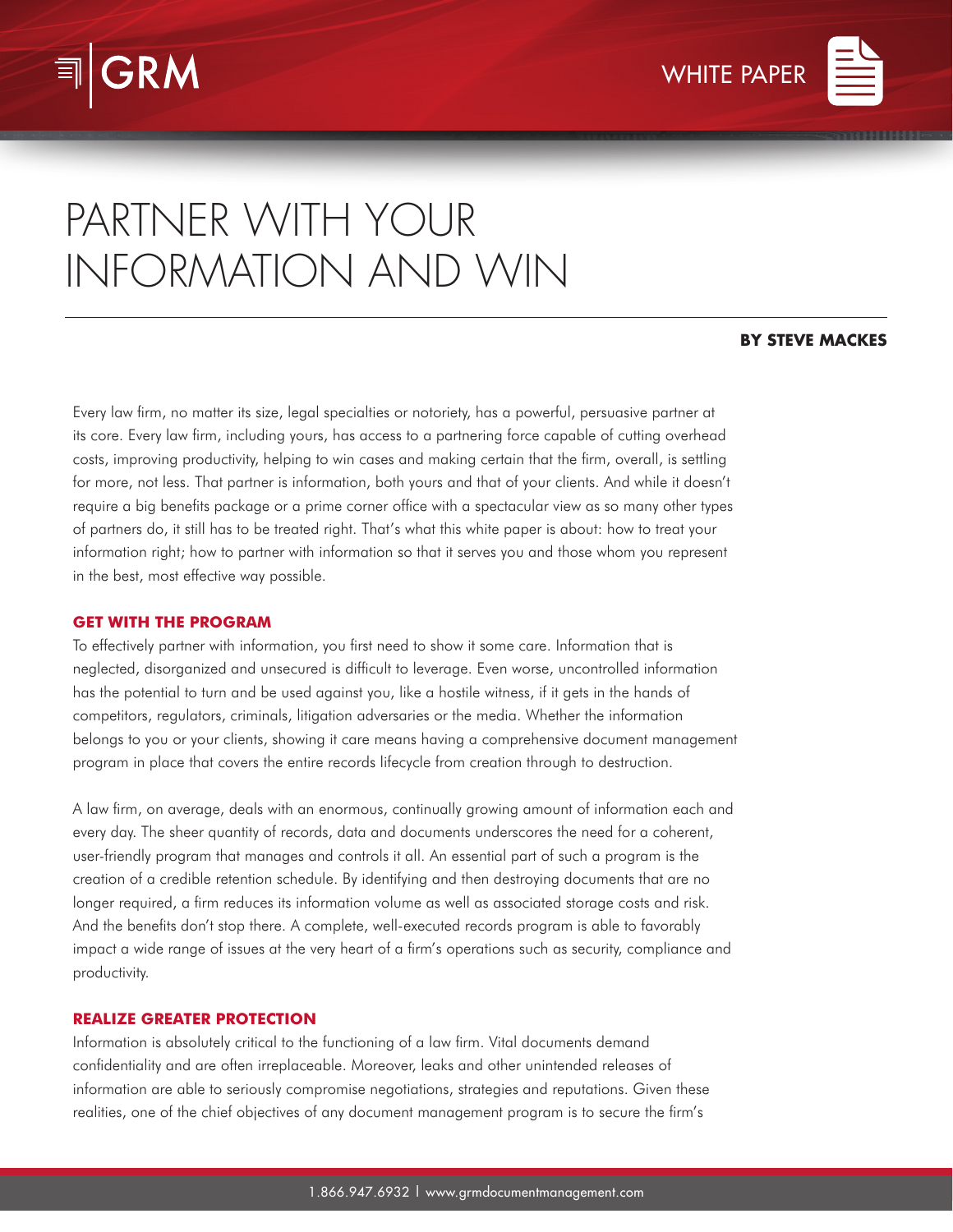

information, especially records of a sensitive nature, at all times.

To secure information successfully, barriers must be erected that allow access only to authorized users. For physical paper records, this involves storing inventory in an environment, preferably offsite, which is monitored around the clock by trained, screened personnel utilizing advanced technology such as closed circuit video surveillance. The access to such a facility should be keycard protected and limited to authorized storage provider staff and/or key law firm personnel. In the case of electronic files, information should be stored in a single, web-based repository with a password-protected sign in, user/authorization restraints and multiple, separated back-up servers for disaster recovery.

A disaster recovery plan is needed to ease the pain of any destructive event and help facilitate information reconstruction. In developing such a plan, enlisting the help of a reputable, offsite, information management provider is highly recommended. An appropriate vendor candidate should inspire confidence and be able to demonstrate service capability, expertise and best practices.

Beyond preventing information from getting into the wrong hands or being prepared to restore data should catastrophe strike, records security also concerns the ongoing loss or misplacement of information. This, too is where the expertise and resources of a reputable document management provider can prove invaluable. For offsite paper storage, such an organization will offer cataloguing, indexing and barcode tracking services that dramatically reduce the possibility of information items becoming lost or misplaced. For electronic inventory, the provider will be able to encode digital files with complete chain-of-custody tracking. This ensures that every digital document has an easily accessible record of when it was created and edited and with whom it was shared, a capability of great value to legal processes such as discovery.

### **COMPLY MORE, RISK LESS**

It's essential that an information management program addresses regulatory requirement through the creation and periodic updating of a credible retention schedule. A law firm's schedule should include retention criteria not just for general legal practices, but also applicable specialty law as well as any rules pertaining to specific industries served. Following these guidelines ensures that a firm is always in operational compliance with Federal, State and even International mandates. This helps build a reputation for being well-organized, above board and properly run. But most importantly, it saves money. By being in compliance, a firm is able to avoid the substantial fines, penalties and sanctions levied by governments and others for failing to meet retention standards.

An additional advantage that an information management program provides is the mitigation of risk. Through secure storage, controlled access, chain-of-custody tracking and the destruction of documents no longer needed, a firm significantly reduces it potential liability exposure to investigations, litigations, negative press and criminal activity such as fraud and identity theft.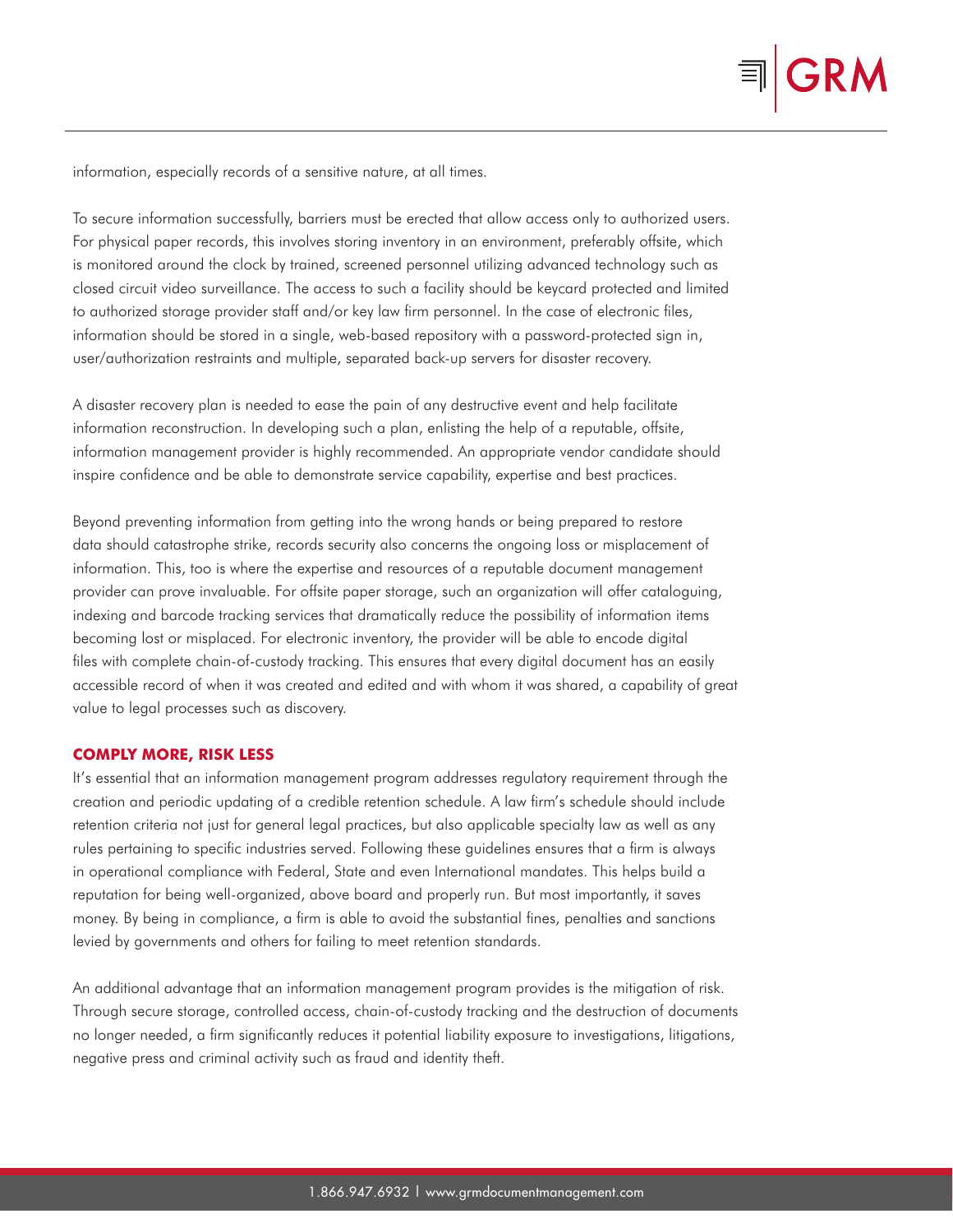### **INCREASE COST-EFFECTIVENESS**

Getting a handle on the huge quantity of information created daily allows your firm to accomplish more while spending less. Key to realizing productivity and monetary gains is the scanning and imaging of existing paper documents to a digital environment, while, at the same, processing more and more new information electronically from the start.

Moving physical information to digital form provides savings in storage and maintenance costs. It also enables the firm to set up a shared digital platform where new information is quickly captured, extracted, distributed, processed and archived. A digital platform helps reduce printing and mailing costs. Even more significant, it supports the automation of work processes from research and discovery to payroll and invoicing. With this capability, there is the potential to dramatically reduce the overhead and increase the output of virtually every department, including Human Resources, Finance, Contracts, Accounting, IT and Administration.

## **ENCOURAGE CLIENTS TO DO THE SAME**

While organizing, controlling and digitizing your firm's information is vital, there is also client information to consider. One could argue that there is a professional responsibility here. But it also comes down to a matter of self-interest. Given that the quality of your legal representation is closely linked to the state and management of client documents and records, this issue directly impacts firm performance. That's why each client should be strongly encouraged to initiate an active, document management program that includes the buy-in and approval of its major internal departments. Highlighting the many benefits of such an approach, i.e. reducing risk, elevating reputation, meeting compliance mandates, lowering costs and reaching new levels of operational efficiency, provide ample justification.

Additionally, for clients with whom you have a close working relationship, you may want to put in place an agreement that gives your firm ongoing permission to review client information. This can be a time saver that sidesteps typically slow, formal permission requests in favor of simplified, streamlined information access. An agreement of this type could also include an authorization for your firm to make information determinations and carry out the destruction of obsolete, post-retention records accordingly.

## **HOW GRM HELPS**

As a recognized records management leader, GRM specializes in the storage, capture and handling of legal information, providing an integrated suite of services that address the entire paper and/or digital document lifecycle. Flexible, secure and cost-effective, these services include Offsite Document Storage, Scanning and Imaging, Data Protection, Workflow Automation, Certified Destruction, and Custom Compliance/Retention Programs. Services are implemented individually to realize a single objective or seamlessly integrated for more complex applications. This makes GRM one of the few companies capable of handling, in house, what it calls the Blended Solution—the storage